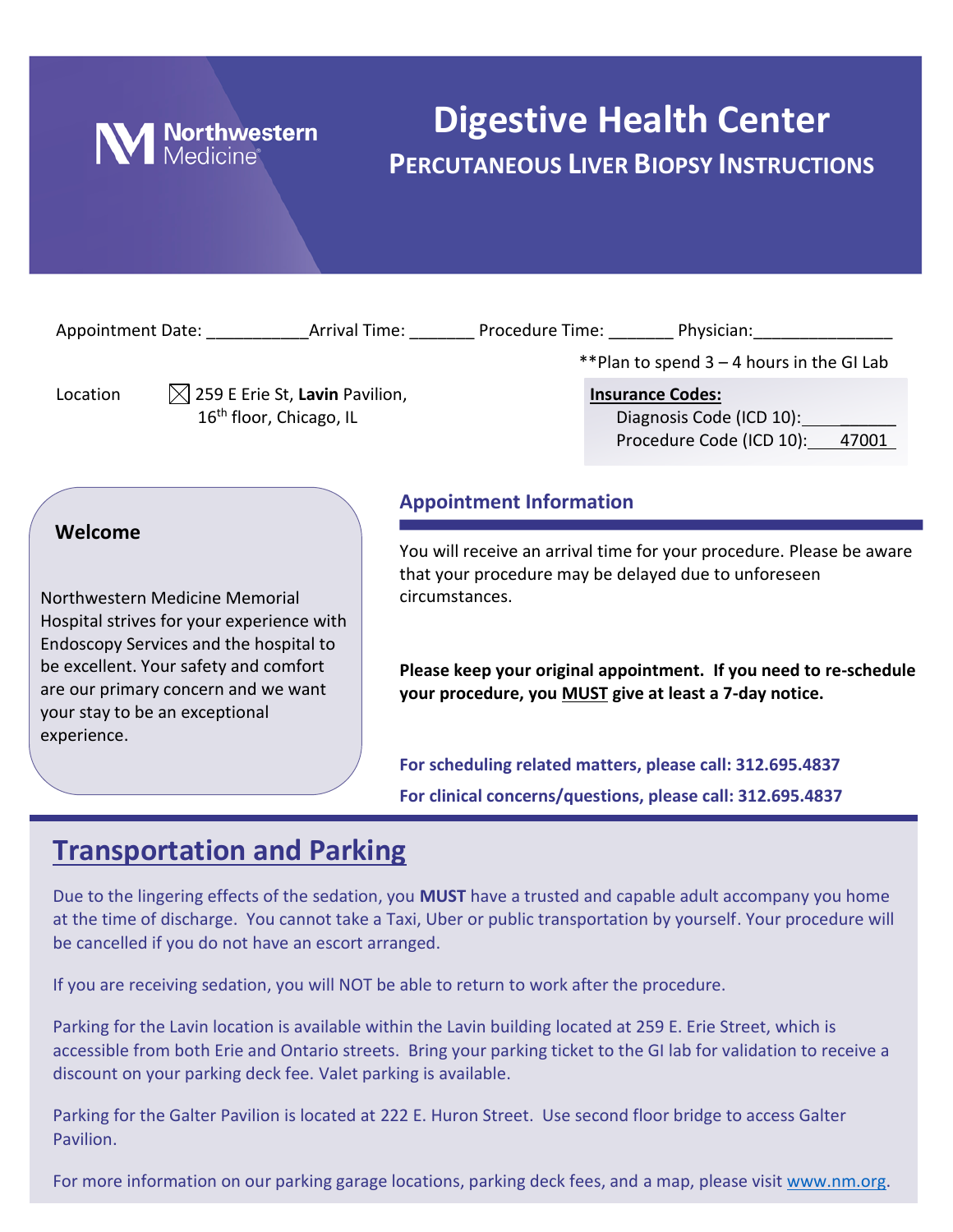# **N** Northwestern

# **About your test**

The liver is the largest solid organ in the body and lies within the upper right side of the abdomen. More than 500 vital functions have been identified with the liver. However, the main function of the liver is to regulate chemical levels in the blood and excrete a product called "bile" that helps carry away waste products from the liver. All the bloods leaving the stomach and intestines passes through the liver. The liver processes this blood and breaks down the nutrients and drugs into forms that are easier to use for the rest of the body.

Liver biopsy is a procedure where the physician removes a small piece of tissue from the liver to be examined for signs of damage and disease. For this procedure, a small incision is made on your right side near your rib cage and a special biopsy needle is inserted to retrieve the tissue from the liver. A physician usually decides to do a liver biopsy after other test have suggested that the liver is not working properly. For example, a blood test may have shown that your blood contain a higher level of liver enzymes, or an X-ray could have suggested the liver is enlarged. A Liver biopsy may also be done:

- To diagnose several types of liver disease
- To determine the extent of liver damage, including diagnosis of cirrhosis
- By taking a small piece of liver tissues and looking at the tissue under a microscope, the Liver biopsy is the best way to determine whether the liver is healthy.

| <b>Timeline</b>                                            | <b>Procedure Preparation</b>                                                                                                                                                                                                                                                                                                                                                                                                                                                                                                         |
|------------------------------------------------------------|--------------------------------------------------------------------------------------------------------------------------------------------------------------------------------------------------------------------------------------------------------------------------------------------------------------------------------------------------------------------------------------------------------------------------------------------------------------------------------------------------------------------------------------|
| <b>WITHIN 30</b><br><b>DAYS OF THE</b><br><b>PROCEDURE</b> | $\triangleright$ Complete the required blood tests. Your procedure will need to be re-scheduled if your<br>labs were not drawn.<br><b>Complete Blood Count (CBC)</b><br>$\circ$<br><b>Prothrombin Time (PT/INR)</b><br>$\circ$<br>If your blood tests was drawn at another hospital or lab other than Northwestern, please<br>➤<br>have the labs results faxed to our office at 312.695.0042.                                                                                                                                        |
| <b>14 DAYS</b><br><b>BEFORE THE</b><br><b>PROCEDURE</b>    | $\blacktriangleright$<br>If you are taking a blood thinner (Coumadin, Plavix, Eliquis, aspirin, etc.), please contact<br>your prescribing physician at least 2 weeks before your procedure to discuss how long to<br>hold these medications. Your prescribing physician will tell you how many days prior to<br>your procedure to stop/bridge your blood thinner.                                                                                                                                                                    |
| <b>7 DAYS</b><br><b>BEFORE THE</b><br><b>PROCEDURE</b>     | > If you are taking a <b>blood thinner</b> (Coumadin, Plavix, Eliquis, aspirin, etc.), please begin<br>following your prescribing physician's instructions for discontinuing or bridging this<br>medication prior to the procedure.<br>Please stop taking all Non-Steroidal Anti-Inflammatory drugs (NSAIDs) at least 7 days<br>➤<br>prior to your procedure. These medications affect your clotting ability.<br>$\triangleright$ If you are taking <b>diabetic medication</b> , please contact the prescribing physician to discuss |
|                                                            | dosage adjustments to avoid low blood sugar.                                                                                                                                                                                                                                                                                                                                                                                                                                                                                         |
| <b>3 DAYS</b><br><b>BEFORE THE</b><br><b>PROCEDURE</b>     | $\triangleright$ Please contact your insurance company to verify coverage and if you will have any out of<br>pocket costs, or precertification requirements. Please see the insurance/billing handout<br>for more information on billing, coding, and potential out-of-pocket costs.                                                                                                                                                                                                                                                 |
|                                                            | Make transportation arrangements utilizing the transportation and parking section of<br>➤<br>this document.                                                                                                                                                                                                                                                                                                                                                                                                                          |
|                                                            | You may complete pre-procedure forms ahead of time by visiting:                                                                                                                                                                                                                                                                                                                                                                                                                                                                      |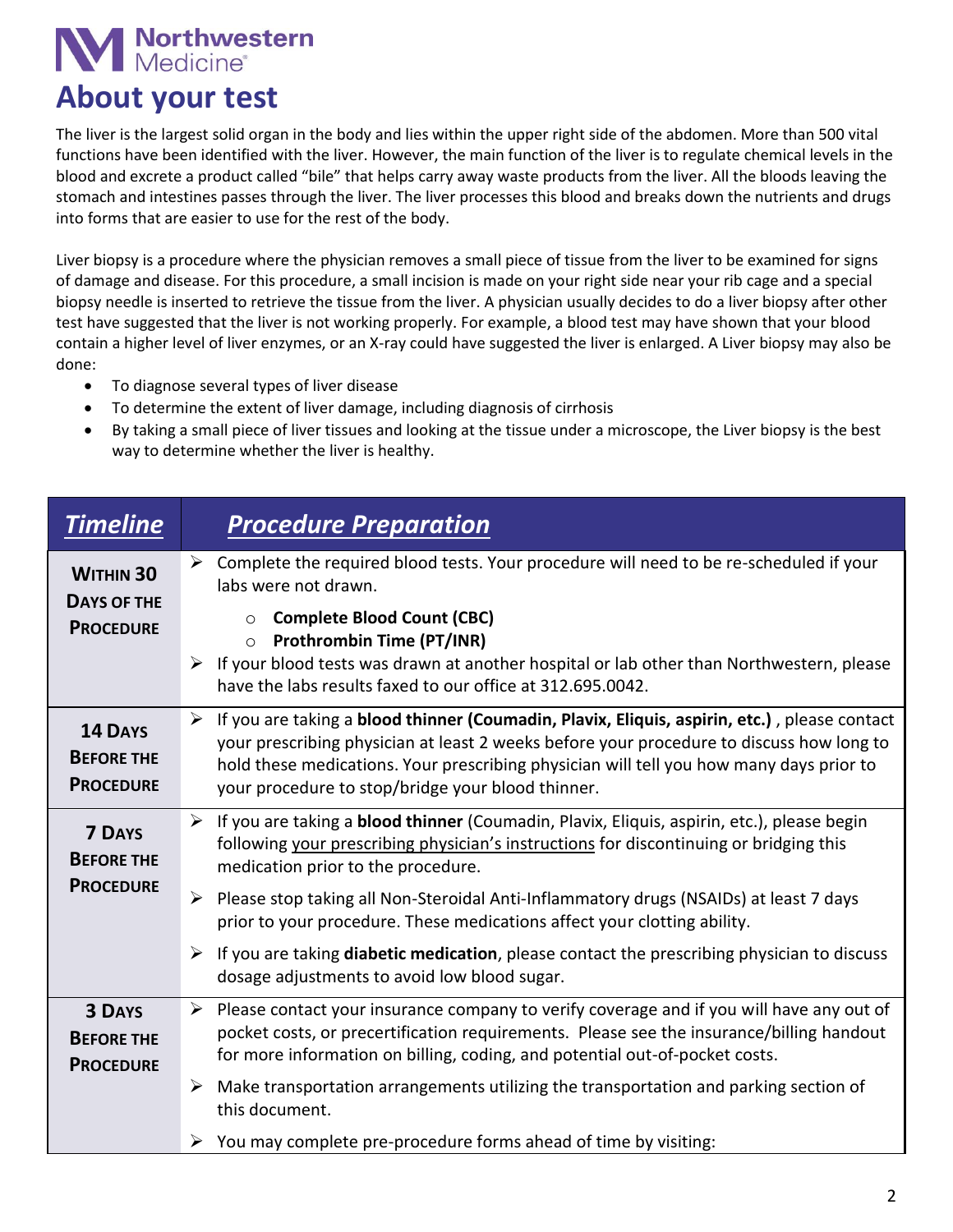

|                                                         | https://www.nm.org/conditions-and-care-areas/digestive-health.                                                                                                                                                                                                                                                            |
|---------------------------------------------------------|---------------------------------------------------------------------------------------------------------------------------------------------------------------------------------------------------------------------------------------------------------------------------------------------------------------------------|
|                                                         | ○ Scroll to the bottom of the page and locate Related Resources. Select GI Lab<br>Patient Questionnaire and Medication List.                                                                                                                                                                                              |
| <b>THE DAY</b><br><b>BEFORE THE</b><br><b>PROCEDURE</b> | If you develop any moderate to severe cold symptoms (cough, sore throat, runny nose,<br>$\bullet$<br>etc.), a fever, new cut or wounds, or experience any other changes in your health before<br>your procedure, please contact your physician's office.                                                                  |
|                                                         | Diet Instructions:                                                                                                                                                                                                                                                                                                        |
|                                                         | If you are receiving sedation, please follow the following guidelines regarding what you may<br>eat or drink prior to your procedure. Failure to follow the instructions you are provided may<br>cause your procedure to be delayed or cancelled.                                                                         |
|                                                         | Do not eat anything including gum, mints, tobacco, cough drops, or smoke any substance<br>➤<br>(i.e. tobacco, vape, marijuana) after midnight unless otherwise instructed by your<br>physician.                                                                                                                           |
|                                                         | $\triangleright$ After midnight, you may have plain water, black coffee/tea (no milk or creamer may be<br>added, however, sugar and artificial sweeteners are permitted), apple juice, or Gatorade<br>up to 2 hours prior to your scheduled arrival time. All other beverages/drinks are to be<br>avoided after midnight. |
|                                                         | You may have additional or extended NPO guidelines based on your personal risk factors<br>that will be discussed with your physician and/or nurse. Please follow the instructions that<br>your physician/nurse gave you.                                                                                                  |
|                                                         | If you are not having sedation, please discuss any dietary restrictions with your nurse or<br>physician.                                                                                                                                                                                                                  |
| <b>THE DAY OF</b><br><b>YOUR</b>                        | $\triangleright$ If you are having sedation, you may take your morning medications up until 2 hours<br>before your scheduled arrival time.                                                                                                                                                                                |
| <b>PROCEDURE</b>                                        | $\triangleright$ If you are not having sedation, you may take your morning medications.                                                                                                                                                                                                                                   |
|                                                         | $\triangleright$ On the day of your procedure, please be available by phone. Occasionally, procedure<br>times are adjusted if the previous cases have run longer or are finished early.                                                                                                                                   |
|                                                         | Call your surgery center if you cannot arrive at your scheduled time at 312.926.2425.<br>➤                                                                                                                                                                                                                                |
|                                                         | Bring a photo ID and insurance card.<br>➤                                                                                                                                                                                                                                                                                 |
|                                                         | If you have an implanted cardiac defibrillator or pacemaker, bring your device card with<br>➤<br>you.                                                                                                                                                                                                                     |
|                                                         | If you use any inhalers or a CPAP machine, please bring these items with you to the<br>➤<br>procedure as they may be needed for the procedure.                                                                                                                                                                            |
|                                                         | Wear loose-fitting, comfortable clothes.<br>➤                                                                                                                                                                                                                                                                             |
|                                                         | Avoid wearing make-up, jewelry, or contact lenses.<br>➤                                                                                                                                                                                                                                                                   |
|                                                         | If you wear contacts, please bring your glasses as your contacts may need to be removed<br>➤<br>for the procedure.                                                                                                                                                                                                        |
|                                                         | For your privacy and safety, only one guest is allowed in the pre-operative and<br>➤<br>postoperative holding areas.                                                                                                                                                                                                      |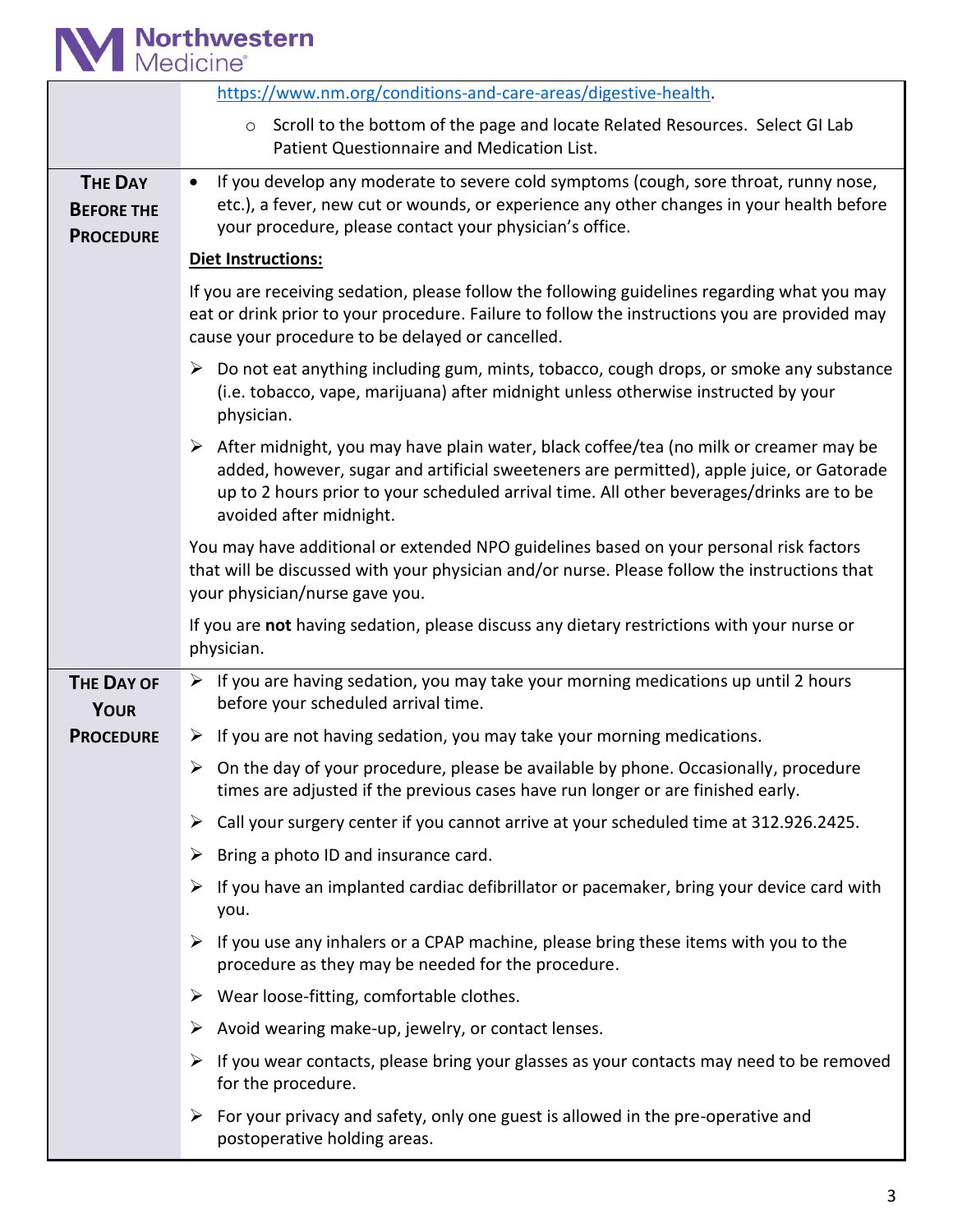**Northwestern**<br>Medicine®

 $\triangleright$  Your personal items will be placed and remain under your procedure cart during the entire visit. We recommend bringing only essential items to the hospital and leaving any valuables at home or give them to a trusted family member or friend. The hospital is not responsible for lost or damaged personal belongings.

### **LIVER BIOPSY PREPARATION GUIDELINES**

### **GENERAL**

- **During your Liver Biopsy:**
	- $\circ$  Prior to the Liver biopsy, the physician will explain the details of what will happen during the procedure and answer any questions you may have. You will be asked to sign a procedure consent form for the liver biopsy.
	- $\circ$  Your nurse will ask you to lie on the hospital bed on your back with your right arm above your head. You may be given sedation medication through an IV (in a vein) to help keep you comfortable and relaxed during the procedure.
	- $\circ$  The physician will examine your right side to determine the correct spot for the biopsy needle to be inserted. At times, a portable ultrasound may be used to assist in determining the exact site for the biopsy.
	- $\circ$  After marking the area where the liver tissue will be removed, the physician will give you a local anesthetic injections to numb the area around the biopsy site. There will be slight stinging sensation when injecting the anesthetic.
	- o For the biopsy, you will be asked to remain very still in order for your physician to insert the biopsy needle. A small incision will be made on your right side, and the physician will ask you to hold your breath for 5 to 10 seconds while they insert the biopsy needle. The hold is taken on end of exhalation to reduce the chance of injuring the lung or the liver when inserting the biopsy needle. The liver tissue is them removed quickly.
	- $\circ$  Most patients report a brief feeling of dull discomfort during the biopsy but not a severe pain. Many patients experience discomfort in their right shoulder that may last up to 2 days.

### • **After your Liver Biopsy:**

- $\circ$  After the liver biopsy, pressure will be applied to stop any bleeding and a small bandage will be placed over the needle insertion site.
- o You will be monitored in the recovery area for a minimum of 2 hours until the effects of any sedative medications have worn off and you are at less risk for bleeding.
- o You will be asked to lie on your right side for the first hour to apply the weight of your body as pressure to the biopsy site.
- $\circ$  Most patients will have some soreness at the biopsy site once the local anesthetic wears off. Some patients may experience some irritation to the diaphragm muscle, which lies over the liver, and may cause some mild discomfort in their right shoulder. The soreness usually subsides in a few hours or in a couple of days.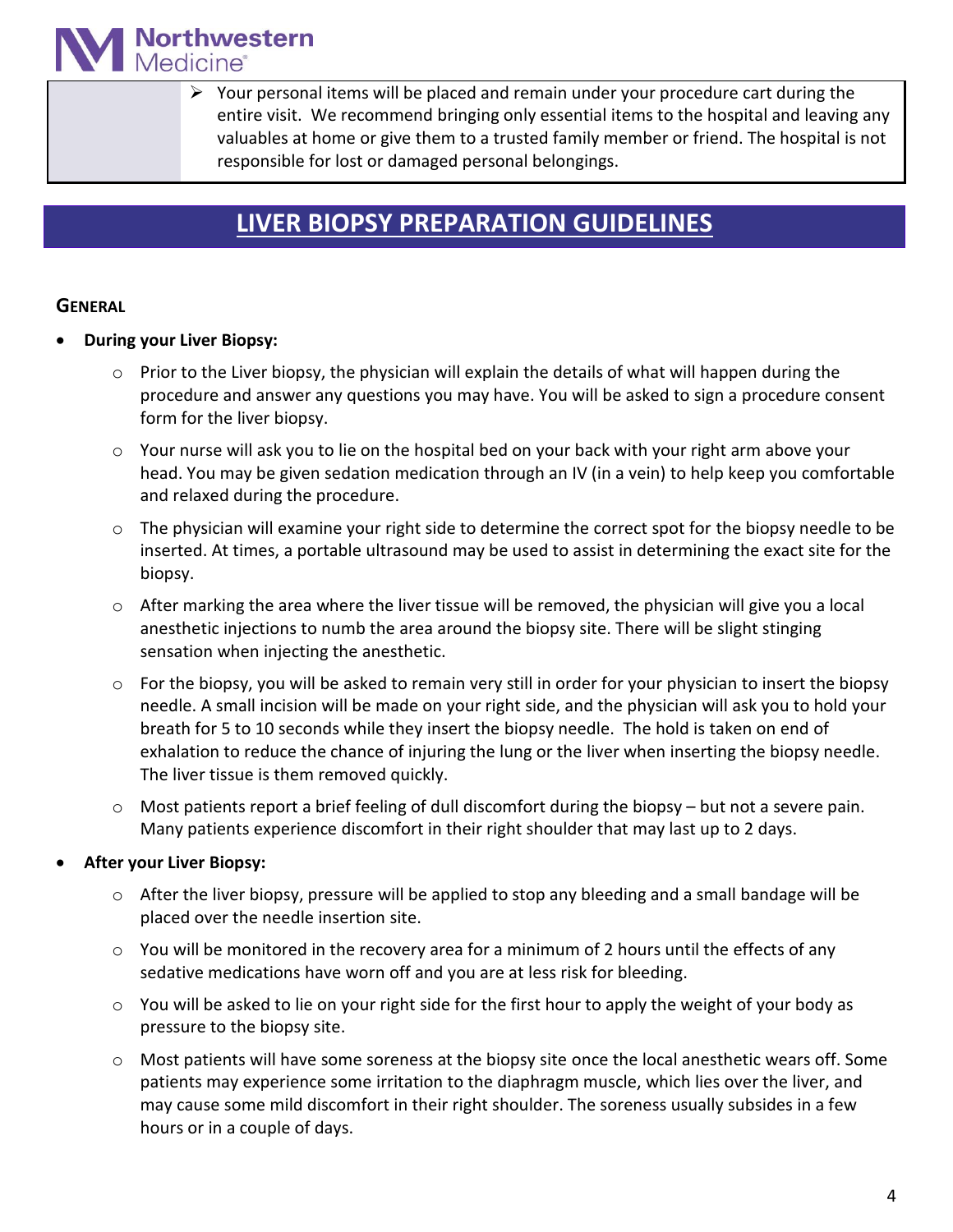

- o Due to being at risk for bleeding, it is very important not to do any heavy lifting or strenuous exercise for 7 days after your biopsy.
- $\circ$  The small bandage over the liver biopsy site may be removed before taking a shower or bath. You should keep your biopsy site clean and dry.
- o Continue not to take Non-Steroidal Anti-Inflammatory Drugs or Blood Thinners for 7 days after your Liver biopsy, unless otherwise instructed by your prescribing doctor.
- o Your biopsy results can take up to 7 days to return. Your doctor or his/her team will contact you with the results within 7 days via MyChart or phone. If you do not hear anything after 7 days, please contact the office via MyChart or phone (312.695.4837) to follow-up on test results.

#### **MEDICATIONS**

- If you are taking a **blood thinner (Coumadin, Plavix, Eliquis, aspirin, etc.)**, please contact your prescribing physician at least 2 weeks before your procedure to discuss how long to hold these medications.
	- o Do NOT wait until the day before your procedure to have this discussion, as some blood thinners need to be held several days prior to the procedure.
- Please stop taking all Non-Steroidal Anti-Inflammatory drugs (NSAIDs) at least 7 days prior to your procedure. These medications affect your clotting ability. Since Tylenol does not affect your blood clotting ability, it may be used in place of an NSAID.
	- o **NSAIDs include**: Ibuprofen (Advil), aspirin (Bayer), Naproxen (Aleve), celecoxib (Celebrex), etodolac, indomethacin (Indocin), ketorolac, oxaprozin (Daypro), sulindac (Clinoril), fenoprofen (Nalfon), ketoprofen (Orudis), nabumentone, diclofenac (Voltaren),rofecoxib (Vioxx), and tolmetin (Tolectin).
	- o **Please also avoid these supplements:** vitamin C, vitamin E, fish oil, and green tea.
- If you are taking **diabetic medication**, please contact the prescribing physician to discuss dosage adjustments to avoid low blood sugar.
- If you have having sedation, you may take your other normal medications up until 2 hours prior to arrival time.

### **CONTACT INFORMATION**

*Please review this document and the FAQ section before calling our office with questions as your question may be answered from within this document.*

| Procedure Scheduling 312.926.0628    |  |
|--------------------------------------|--|
| Pre-Certification 312.926.4645       |  |
|                                      |  |
| Financial counseling/price estimates |  |
|                                      |  |
|                                      |  |
|                                      |  |
| Medical Records 312.926.3376         |  |
| Digestive Health Fax 312.695.7095    |  |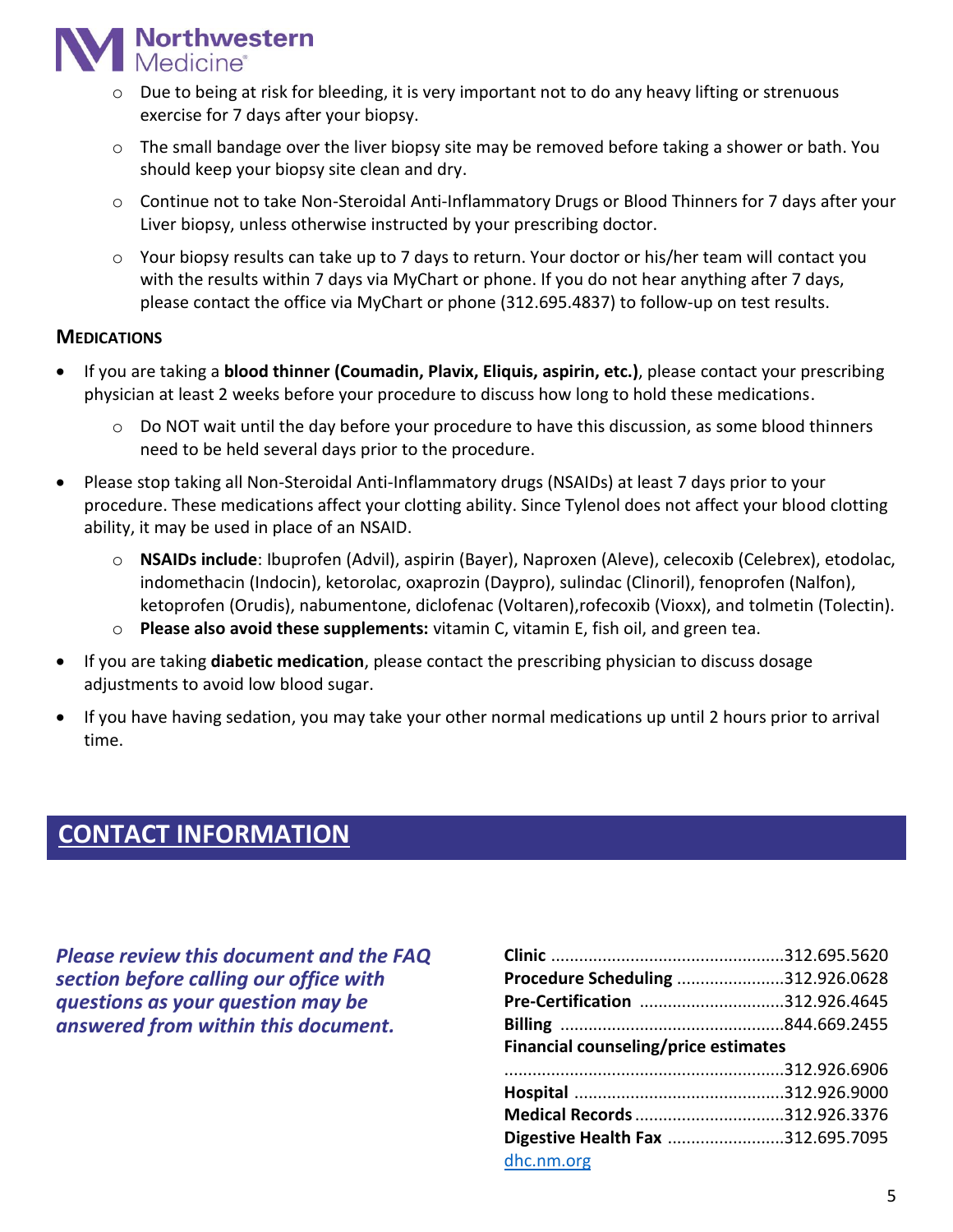

## **FREQUENTLY ASKED QUESTIONS**

### **Will the procedure be performed under anesthesia?**

• Unless your doctor or nurse tells you otherwise, your procedure may be performed under moderate sedation or you may receive a local anesthetic. If you are receiving moderate sedation, a peripheral IV will be inserted and two medications will be administered (Versed and Fentanyl); these will make you very sleepy/drowsy during the procedure which is why you need to have a capable adult accompany you home.

### **What if I have removable dental work?**

• Please remove any loose dental work prior to the procedure

### **Will I have discomfort after the procedure?**

• Most patients will have some soreness at the biopsy site when the local anesthetic wears off. Some patients may experience irritation of the diaphragm muscle, which lies over the liver, and may also cause some mild discomfort in their right shoulder. The soreness usually subsides in a few hours or in a couple of days. For any severe or intolerable symptoms, please contact our office or go the emergency room.

### **What if I have a cold?**

• If you have a mild cold with no fever, it is okay to take Tylenol and other over the counter cold medications and proceed with the preparation and the procedure. However, if you have a fever or more severe symptoms, it may be safer to call and reschedule the procedure. Please call the office to further discuss.

### **Which medications should I take on the day of the procedure?**

• See Medication section in the beginning of this document for information regarding diabetic and blood thinner medications. All other medications can be taken up until 2 hours prior to your arrival time, or after the procedure.

### **Pregnant or breast feeding**

- Please let us know if you are or could be pregnant because, except in very rare cases, a liver biopsy should not be performed.
- If you are breastfeeding, you may resume breastfeeding once you are awake, stable, and alert after your procedure unless otherwise instructed by your physician.

### **Pre-procedural Antibiotics**

• Antibiotics are rarely needed prior to a liver biopsy. If you are a patient with kidney failure who receives peritoneal dialysis, please notify us ahead of time by calling our office at least 3 days prior to your procedure. IV antibiotics will be given prior to the procedure. If any of your other doctors feels it is necessary for you to receive antibiotics for another reason, he/she can give you a prescription for them.